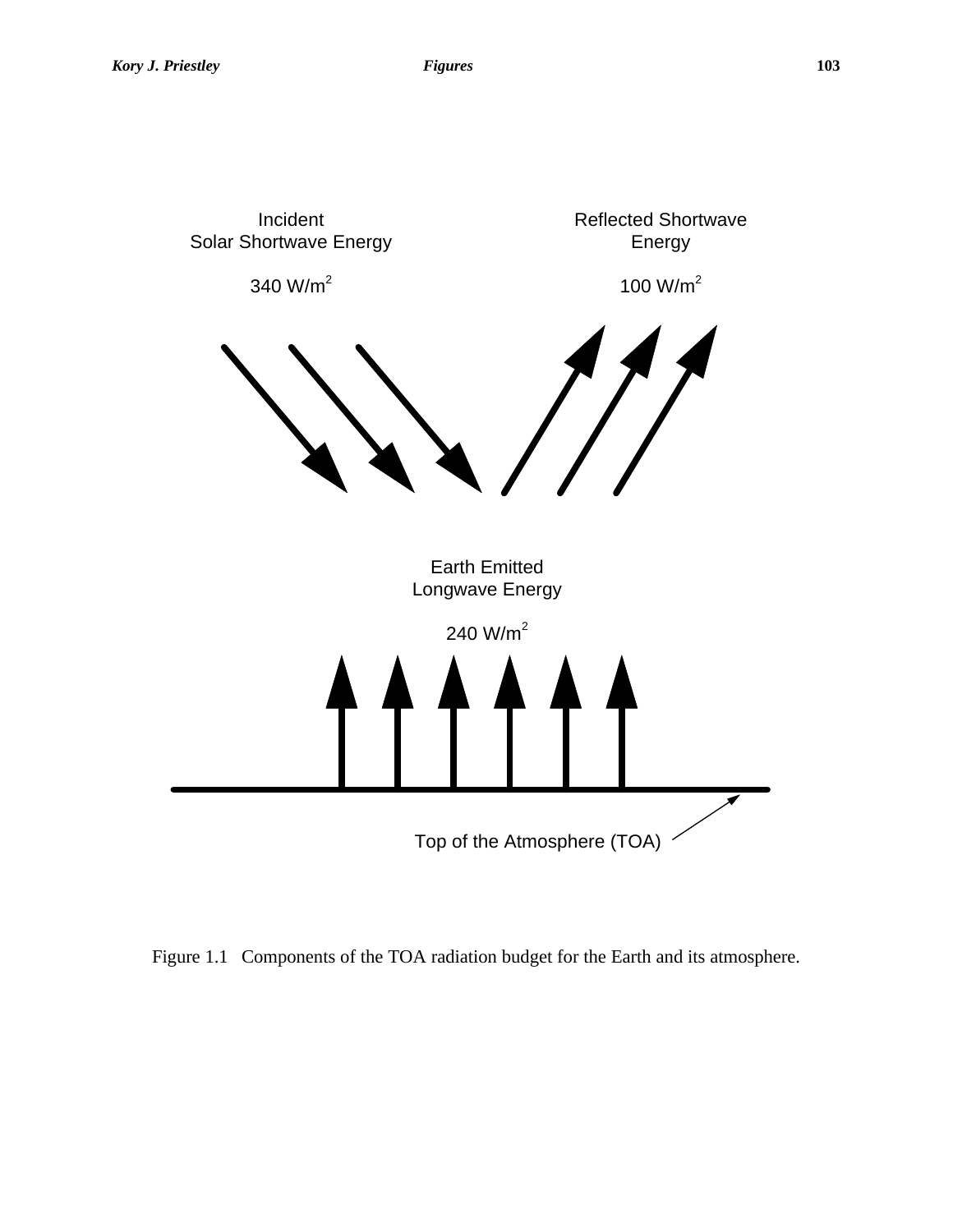

Figure 2.1 Components of a general radiometric system.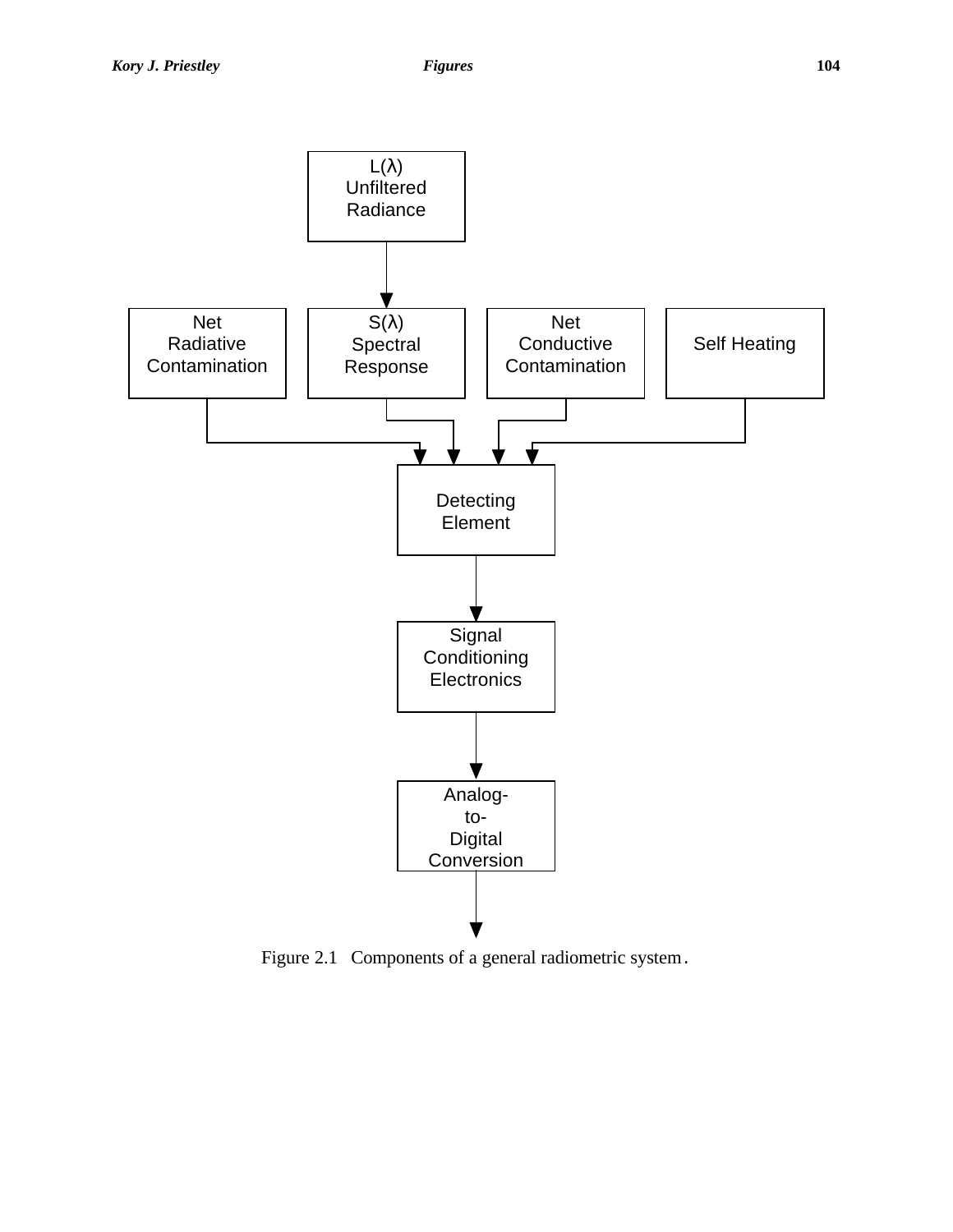

Figure 2.2 Off-axis optical system.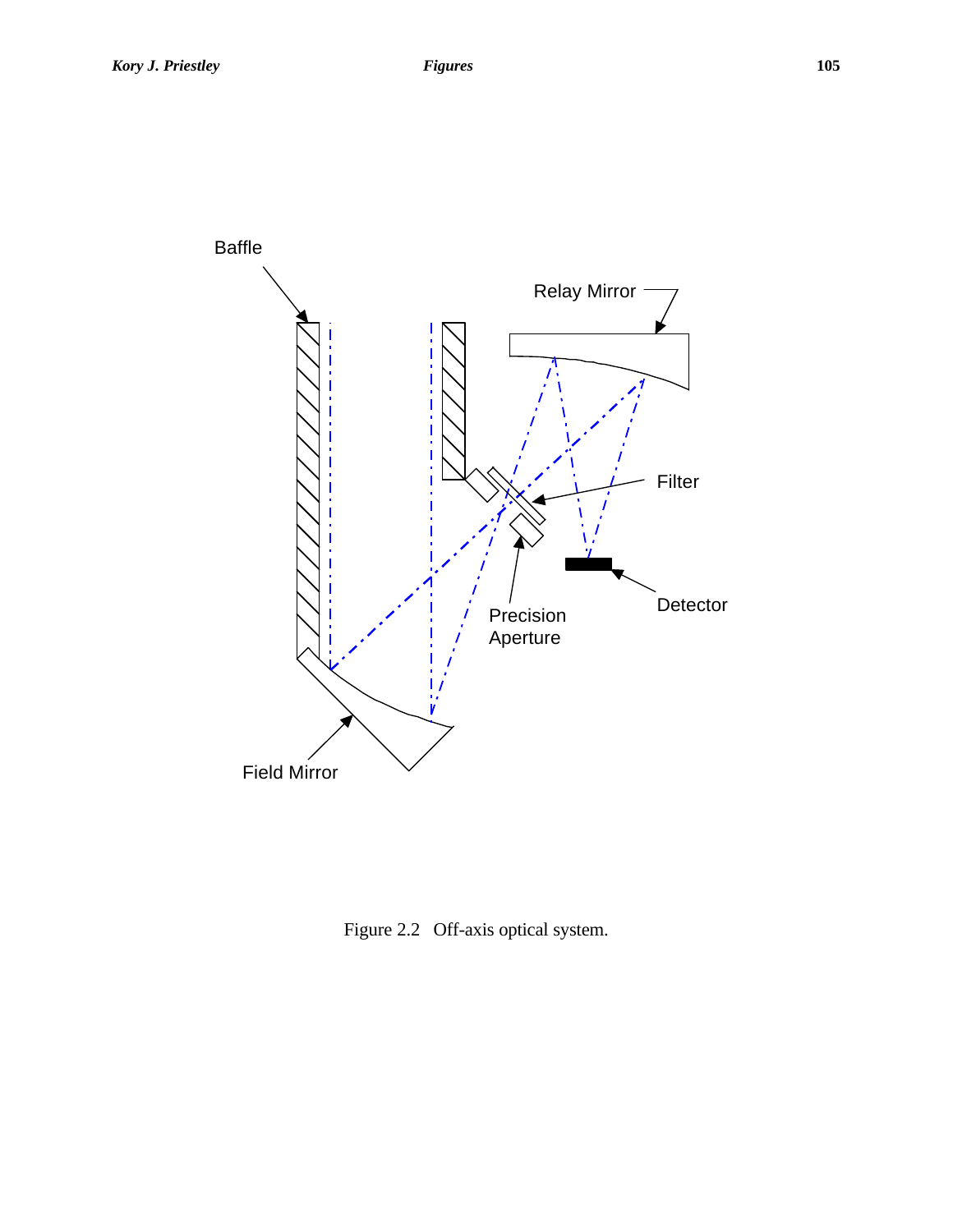

Figure 2.3 Cassegrain optical system.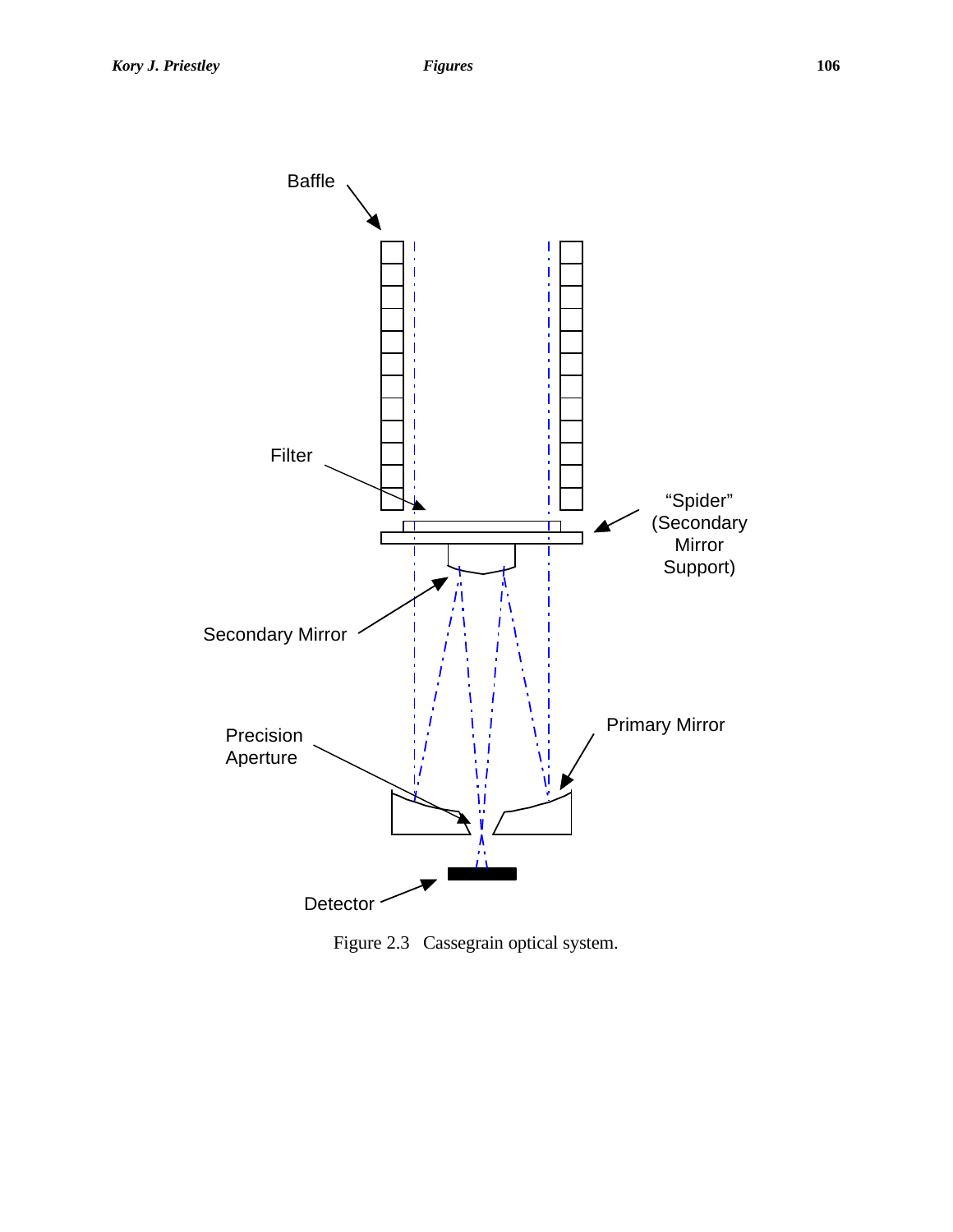

Figure 2.4 Ideal behavior of thermal detectors and photon counters.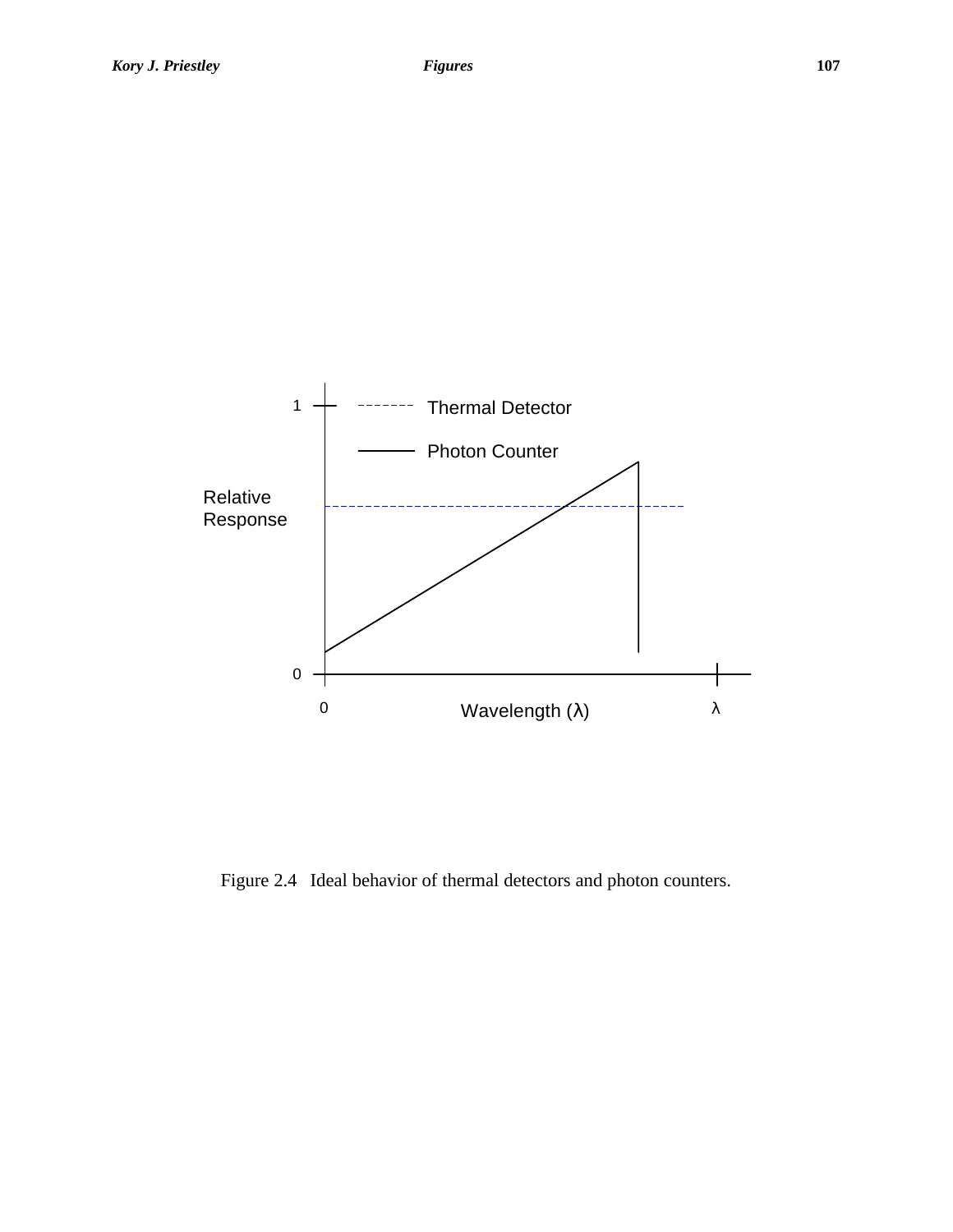

Figure 2.5. Illustration of overlap in instantaneous footprints for an instrument which scans perpendicular to the orbital direction.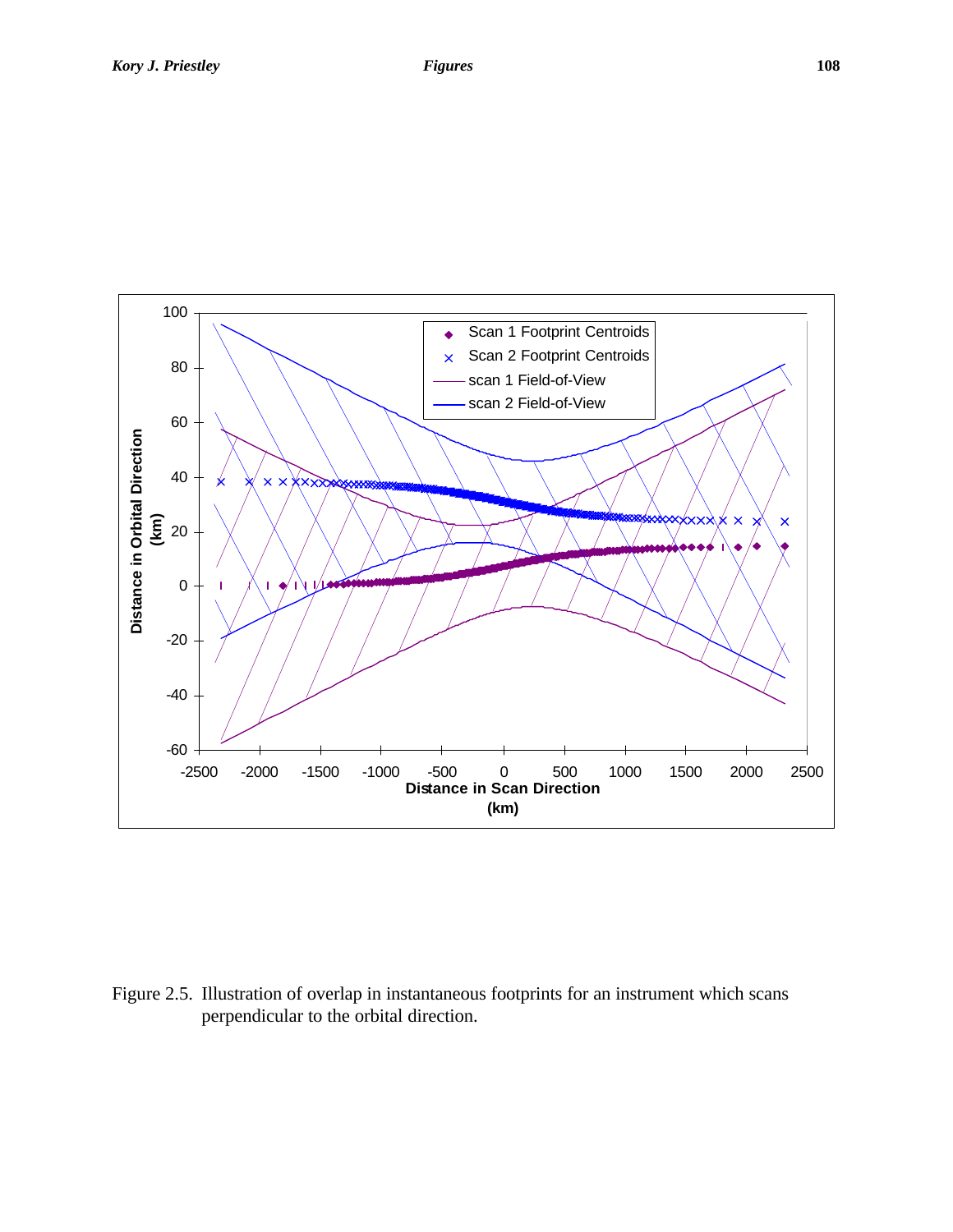

Figure 2.6 Illustration of aliasing error. On the left, the sampling frequency is seven times the original frequency; while on the right, the sampling frequency is 7/5 of the original frequency [39].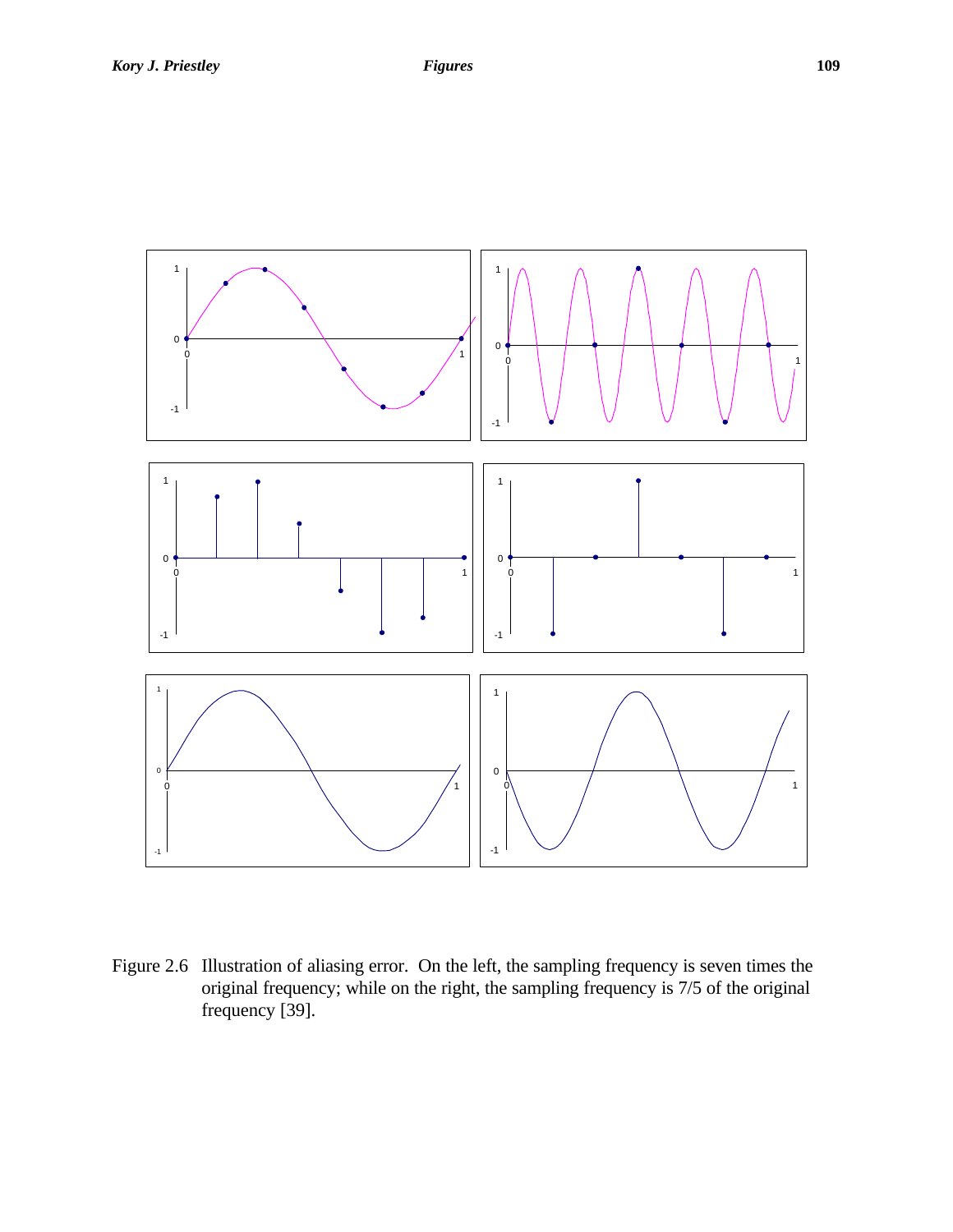

Figure 2.7 Illustration of zenith, θ, and azimuth, φ, angles used to define the instrument field-ofview.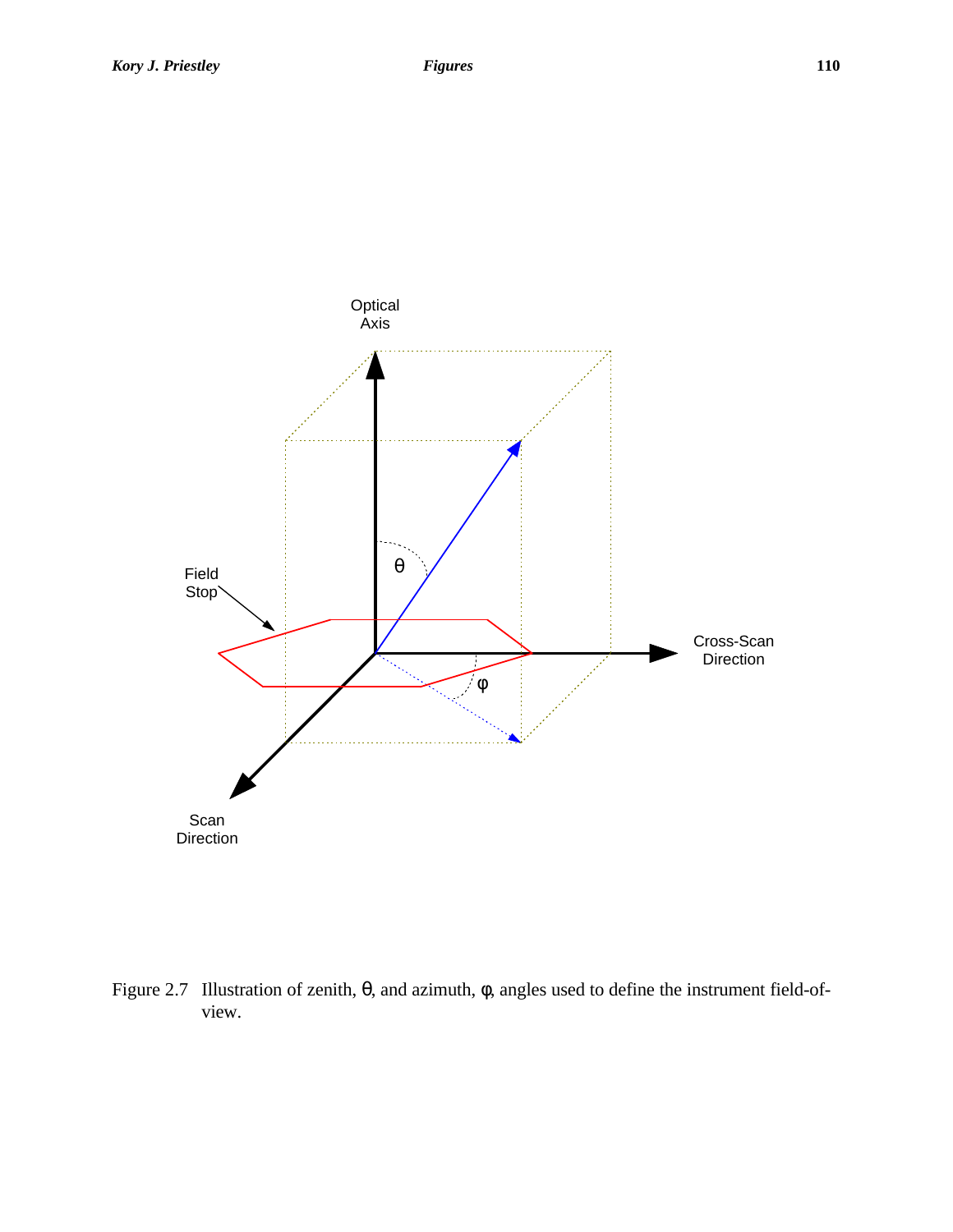

Figure 3.1 CERES instrument package.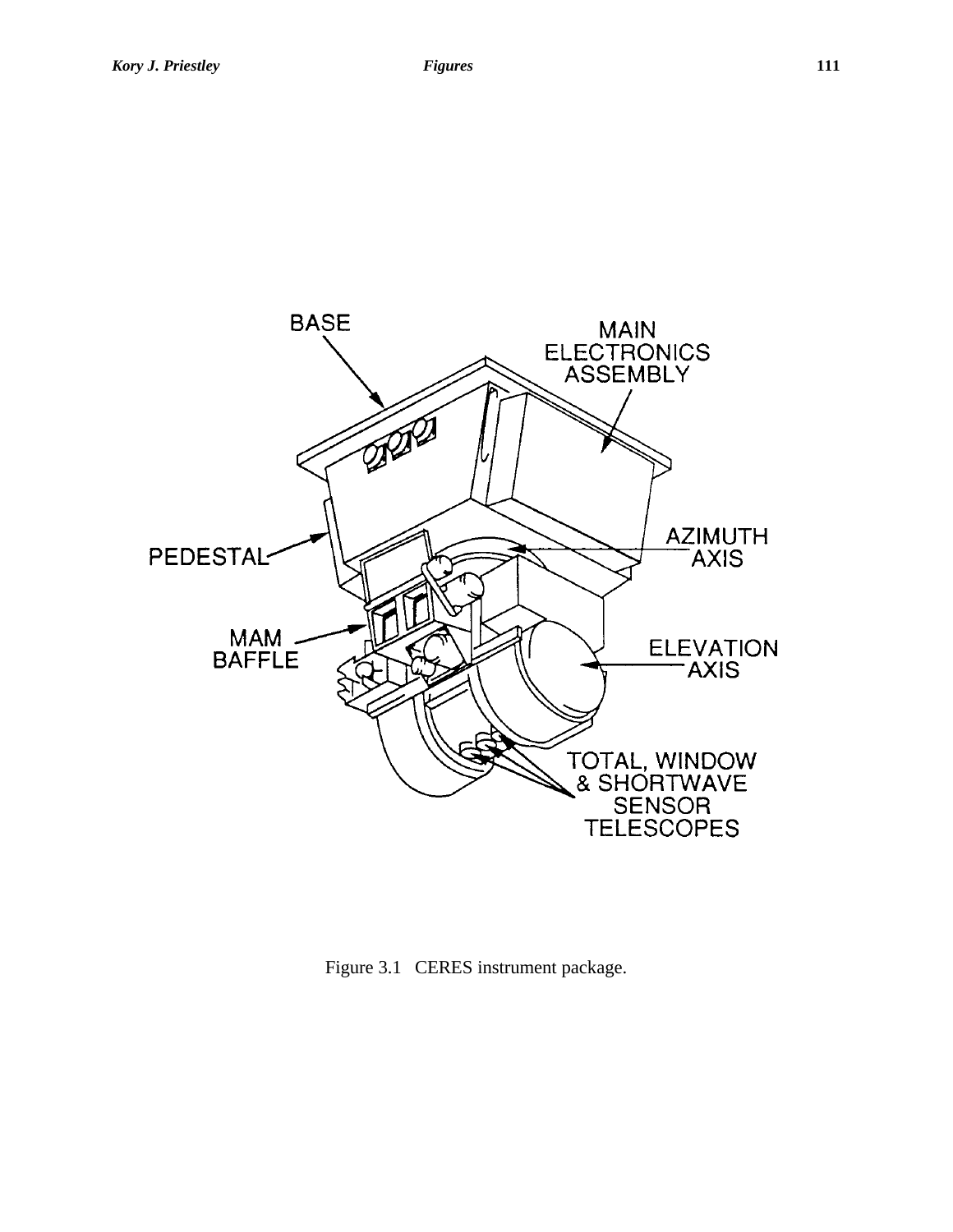



Figure 3.2 Elevation scan profiles for the CERES Proto-Flight Model (PFM) located on the Tropical Rainfall Measuring Mission (TRMM) spacecraft.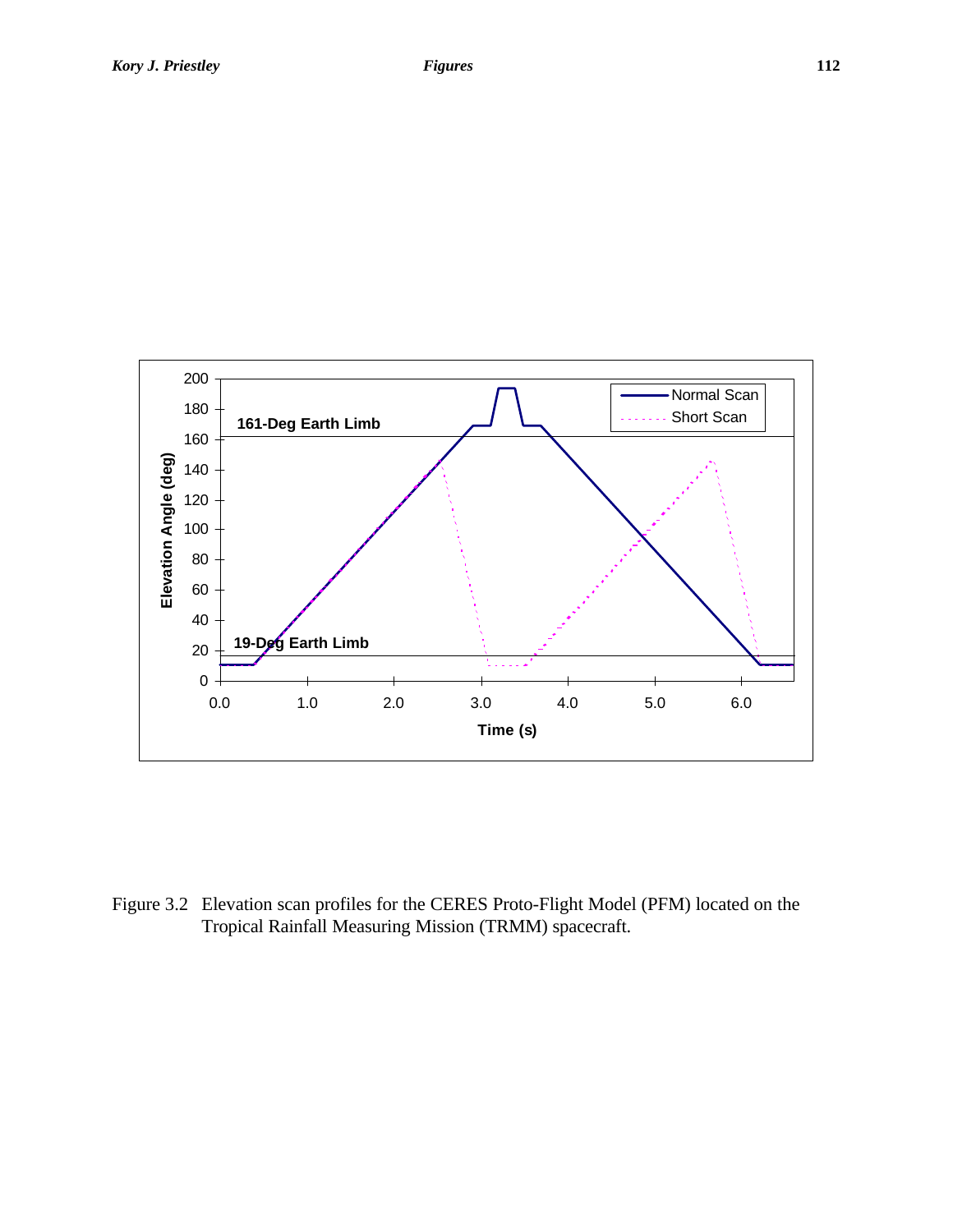

Figure 3.3 Cross-sectional view of a CERES instrument.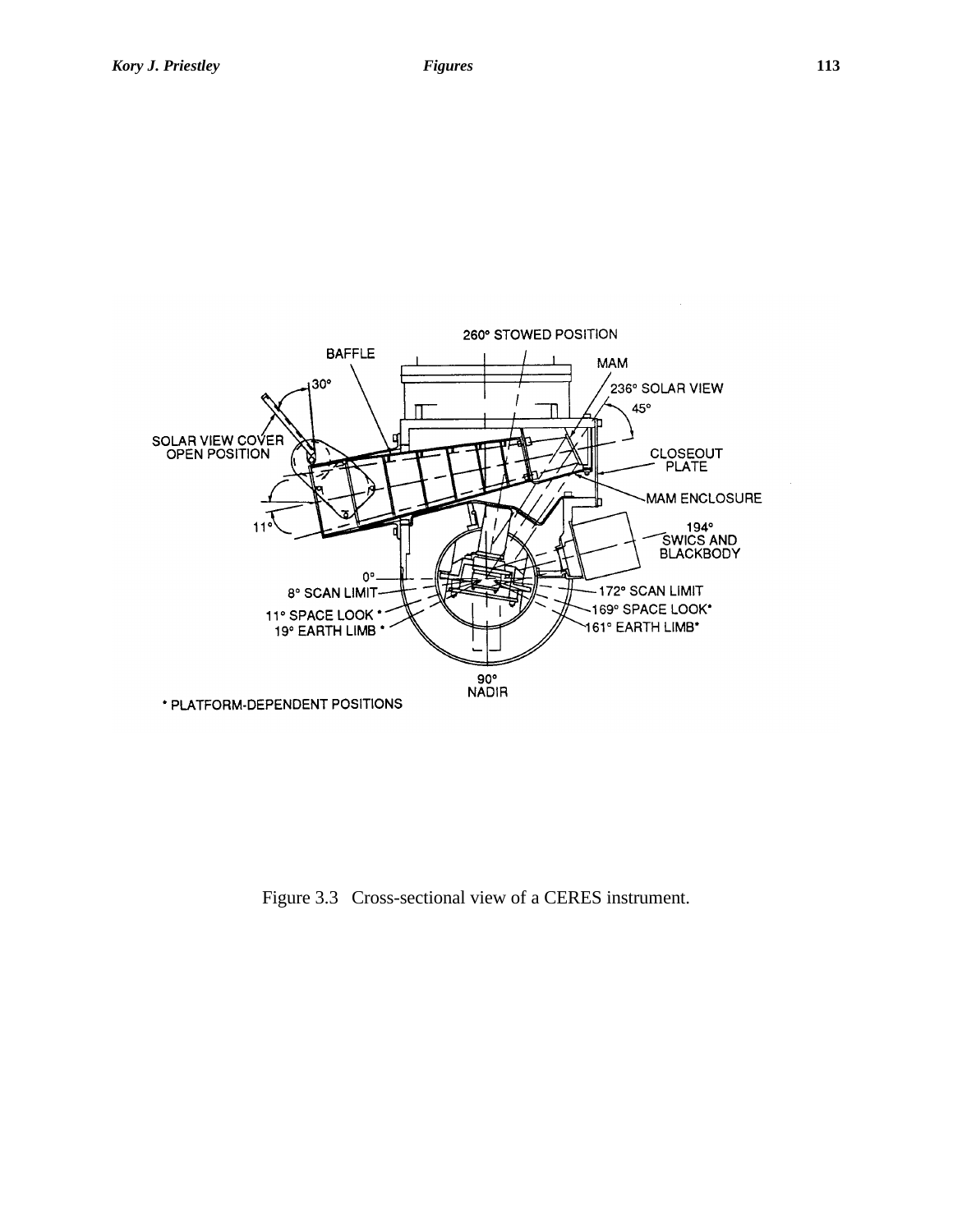

(b)

Figure 3.4 Illustration of footprint scan patterns for (a) normal cross-track scan mode, and (b) biaxial scan mode.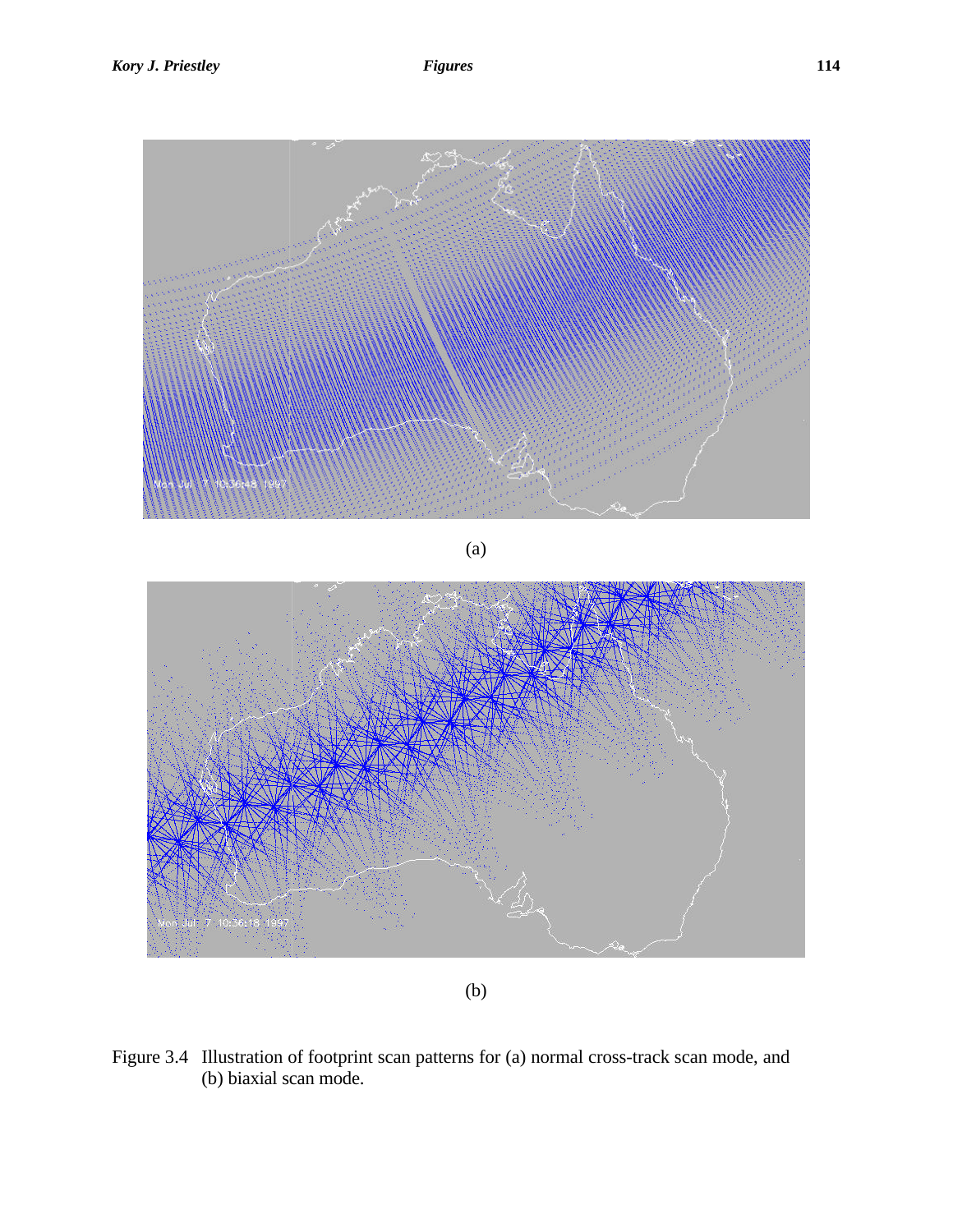

Figure 3.5 A CERES radiometric channel.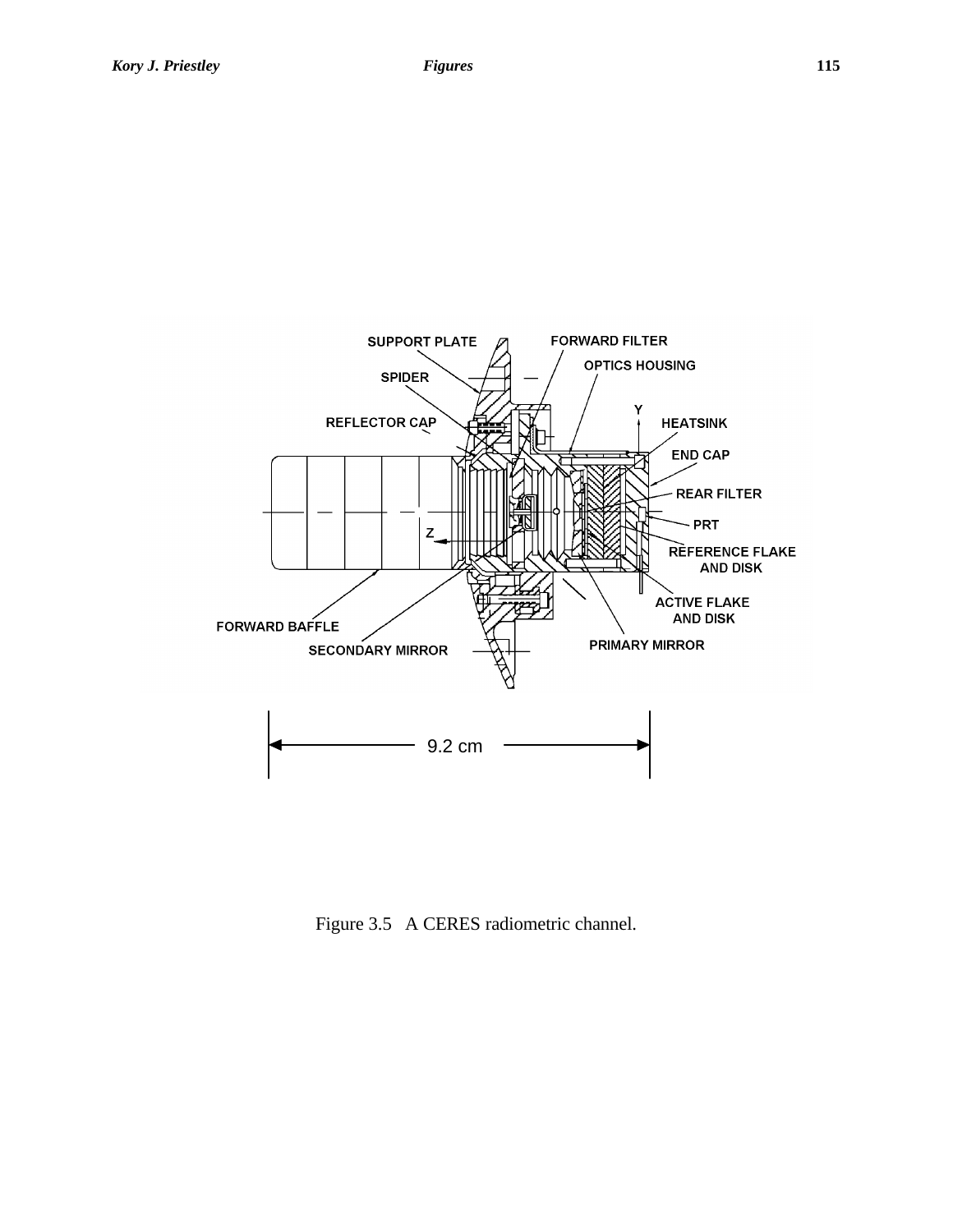

Figure 3.6 End-to-end spectral response for the CERES PFM radiometric channels.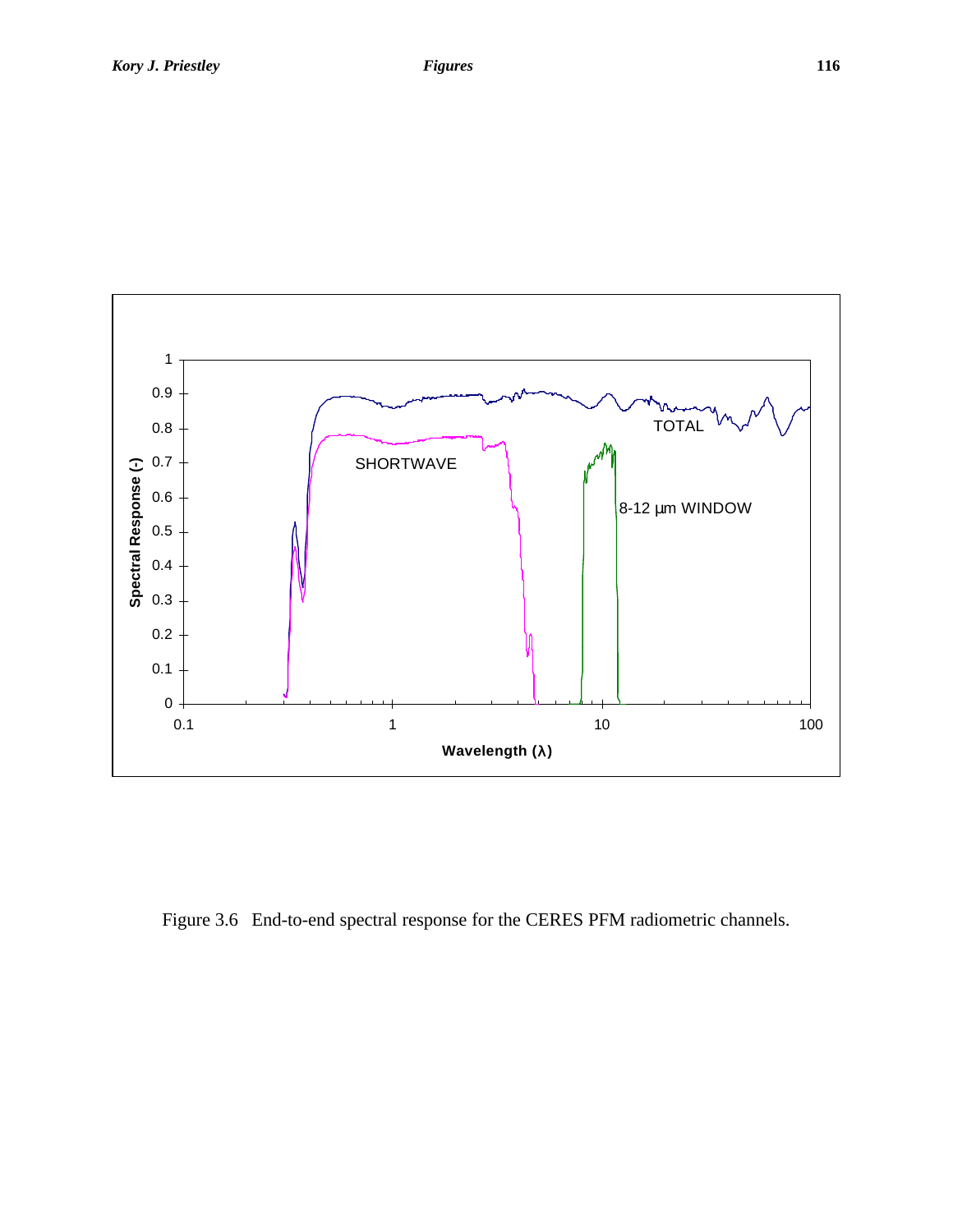

Figure 3.7 Truncated diamond precision aperture for the CERES radiometric channels.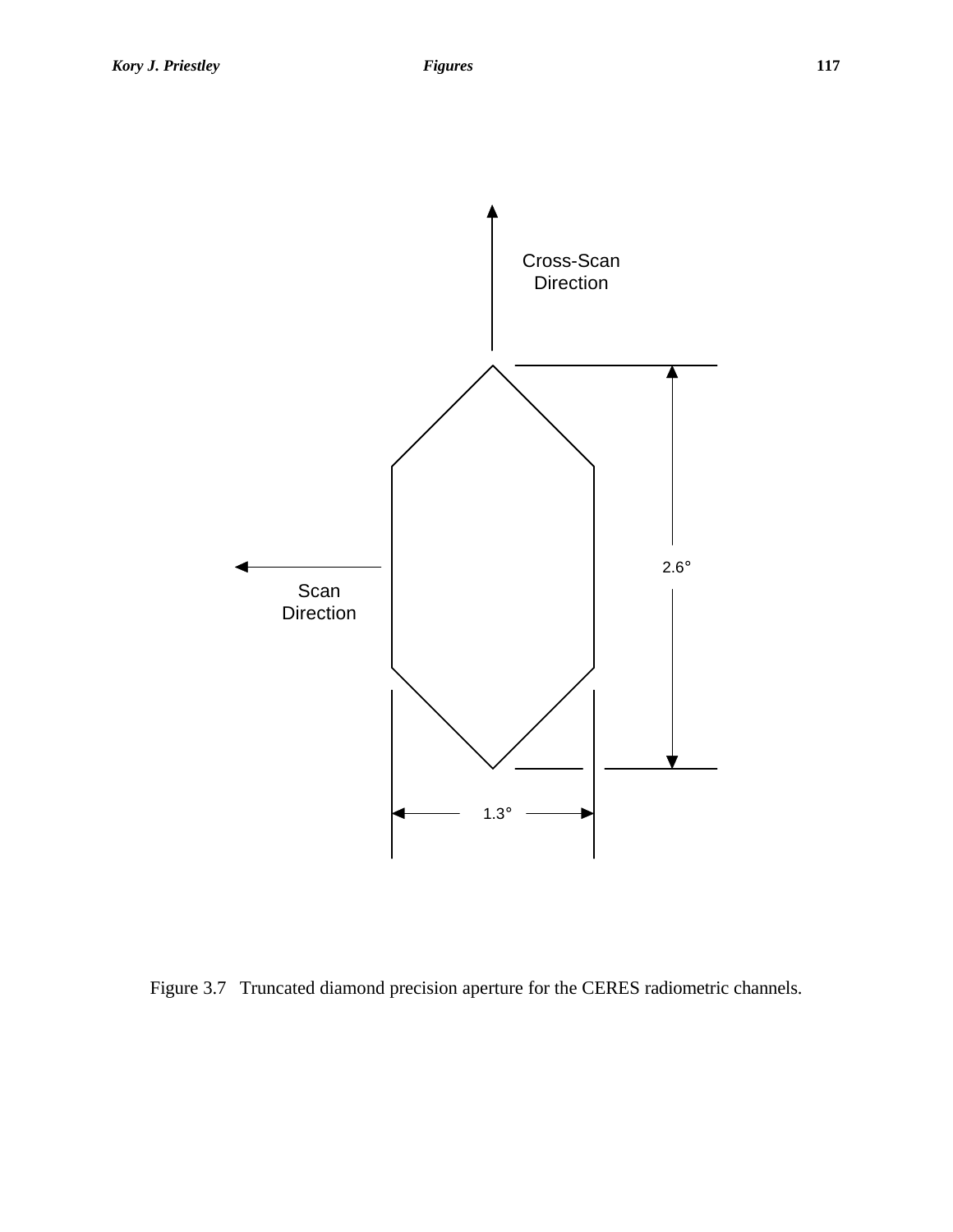



Figure 3.8 CERES Proto-Flight Model detector nominal specifications.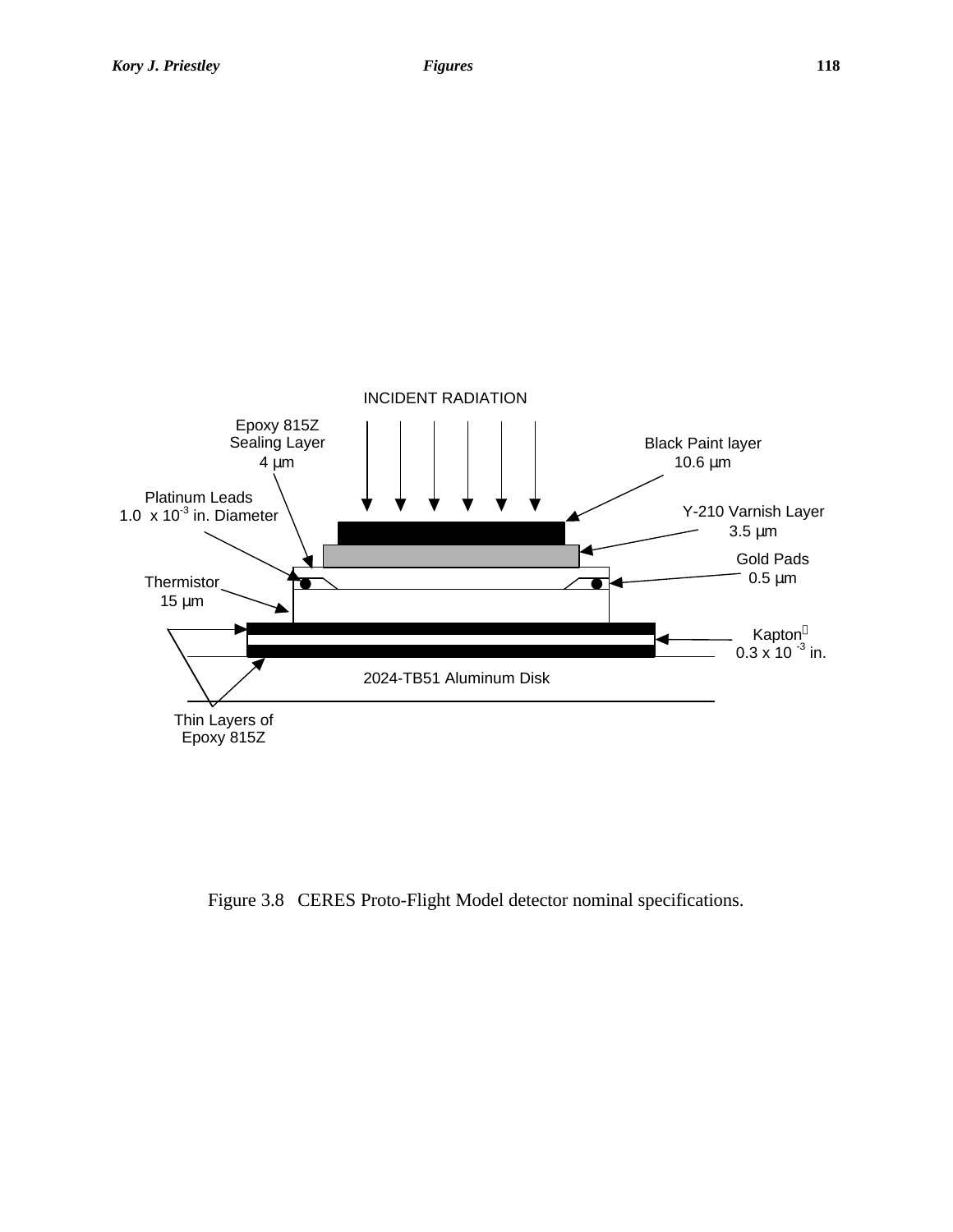



Figure 3.9 CERES Proto-Flight Model pre-amplifier electronic circuit.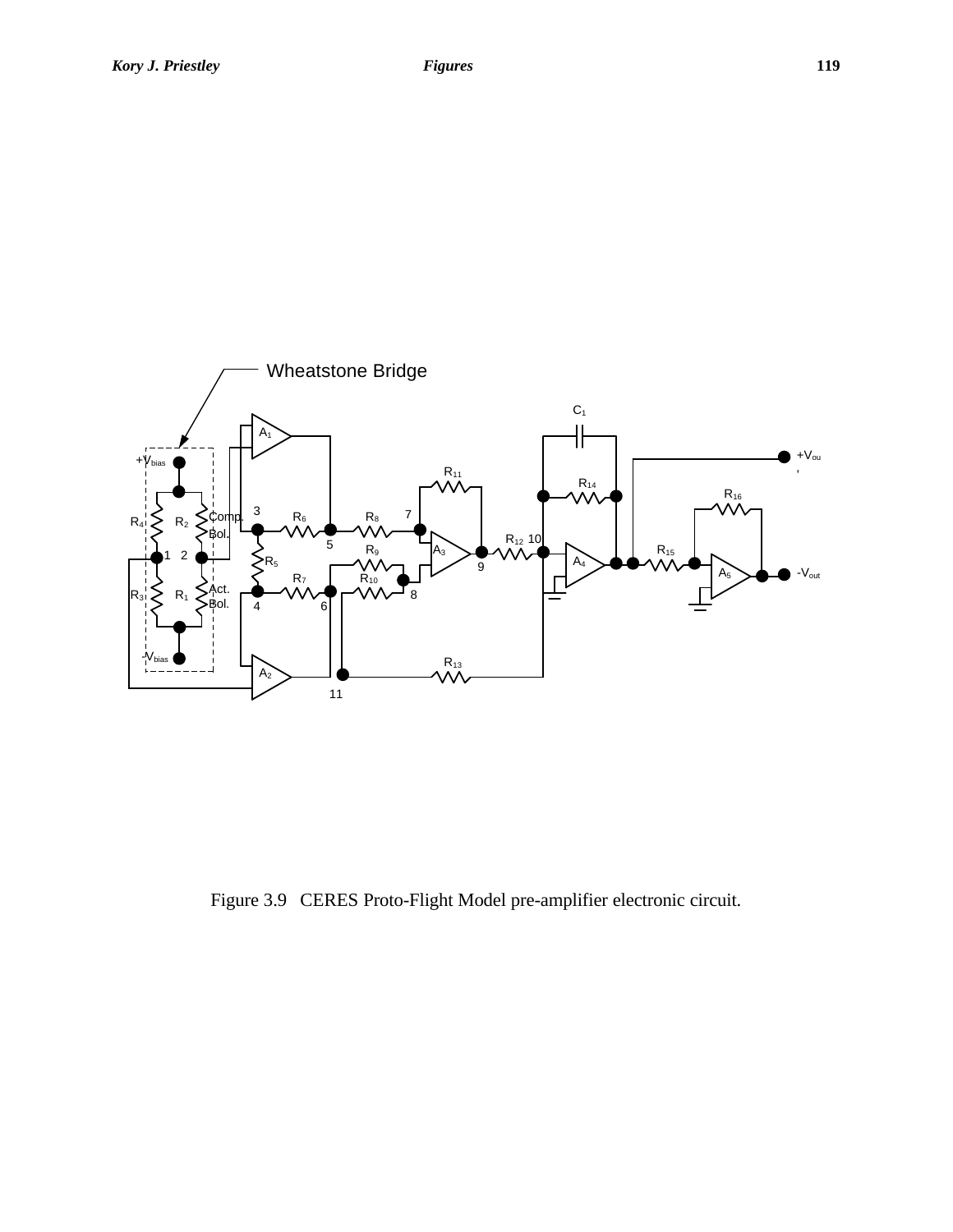



Figure 3.10 CERES Four-pole Bessel filter.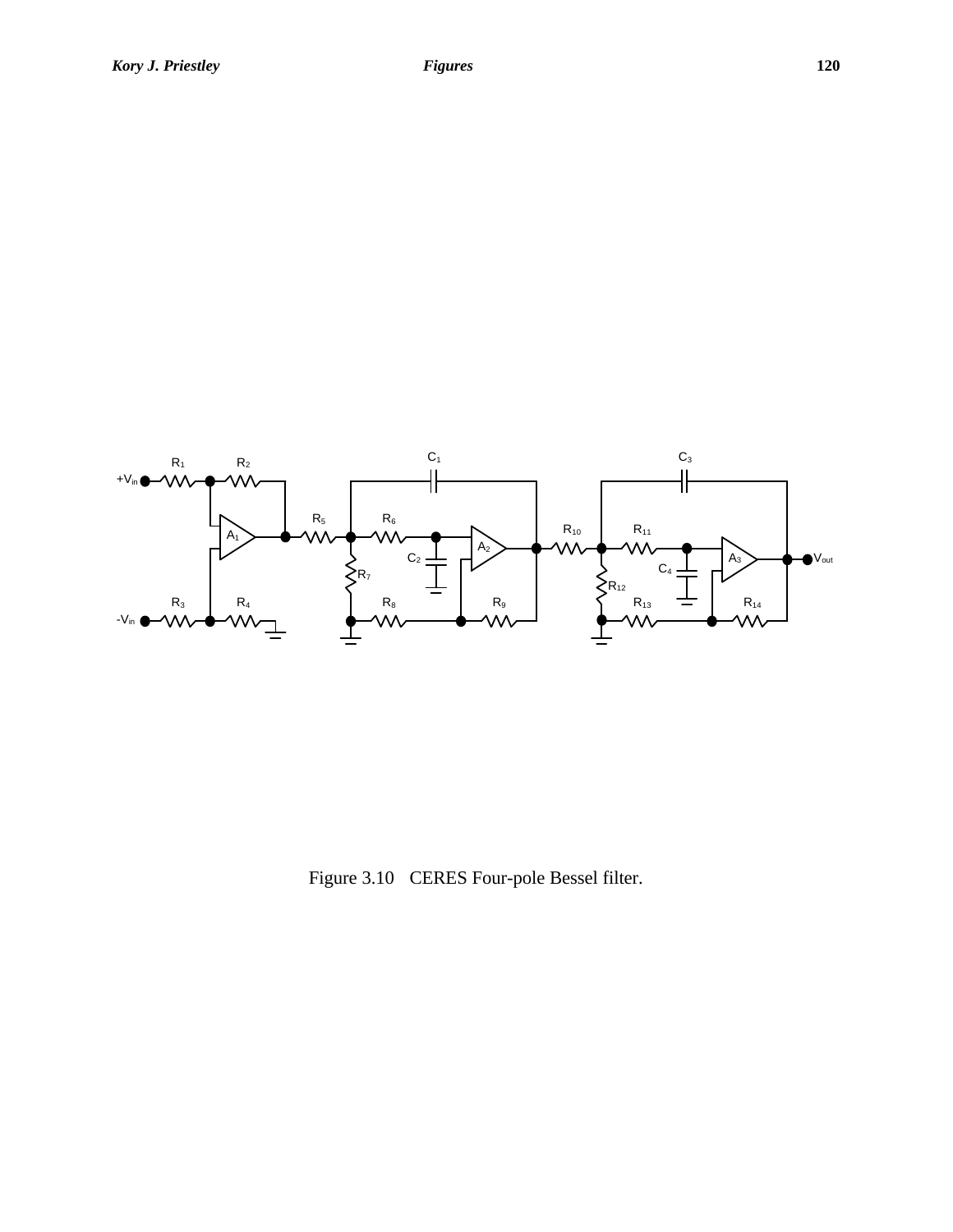

Figure 3.11 Computed bode diagram for the CERES 4-pole Bessel filter.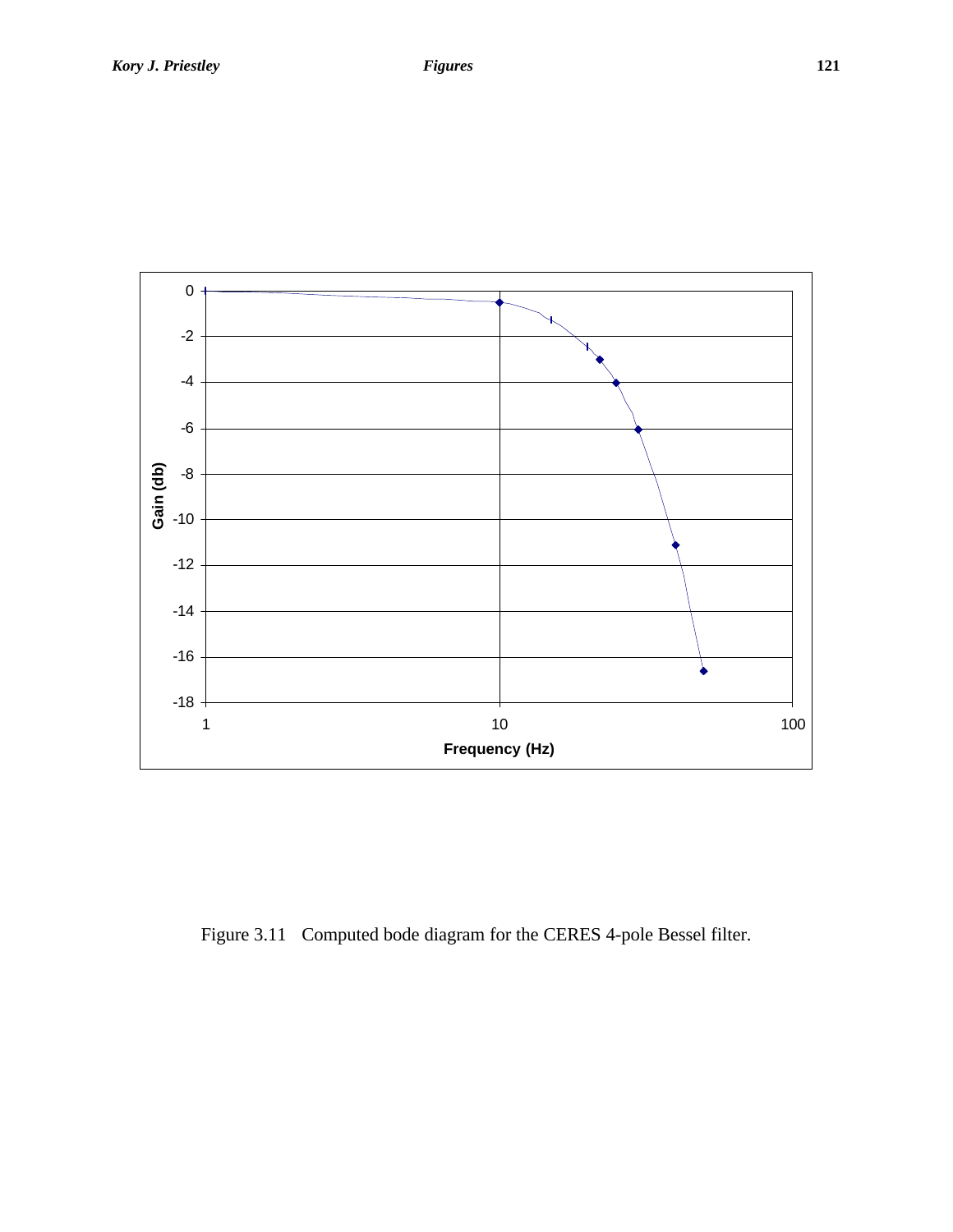

Figure 3.12 Computed phase angle diagram for the CERES four-pole Bessel filter.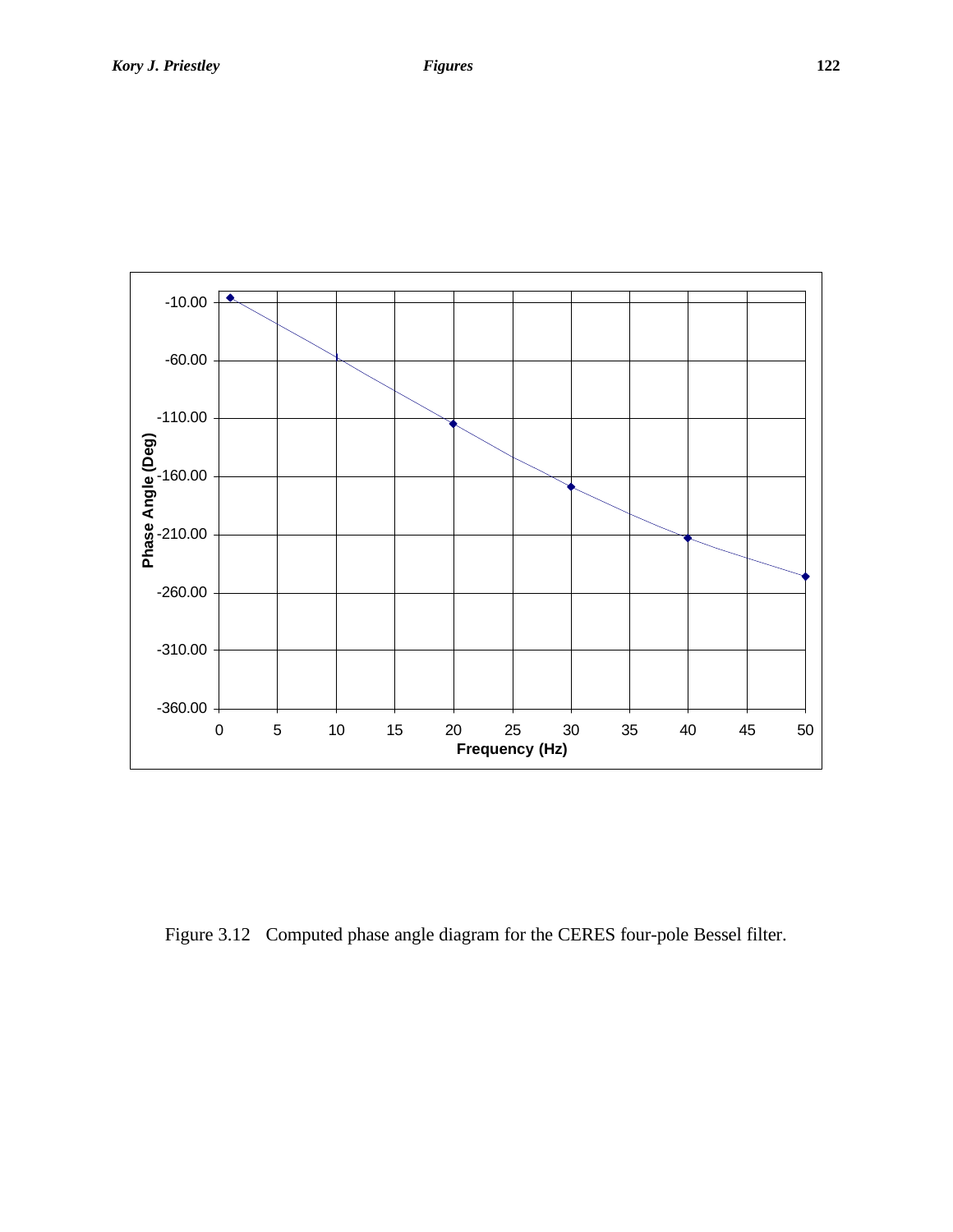

Figure 3.13 Filtering function for the CERES 4-pole Bessel filter.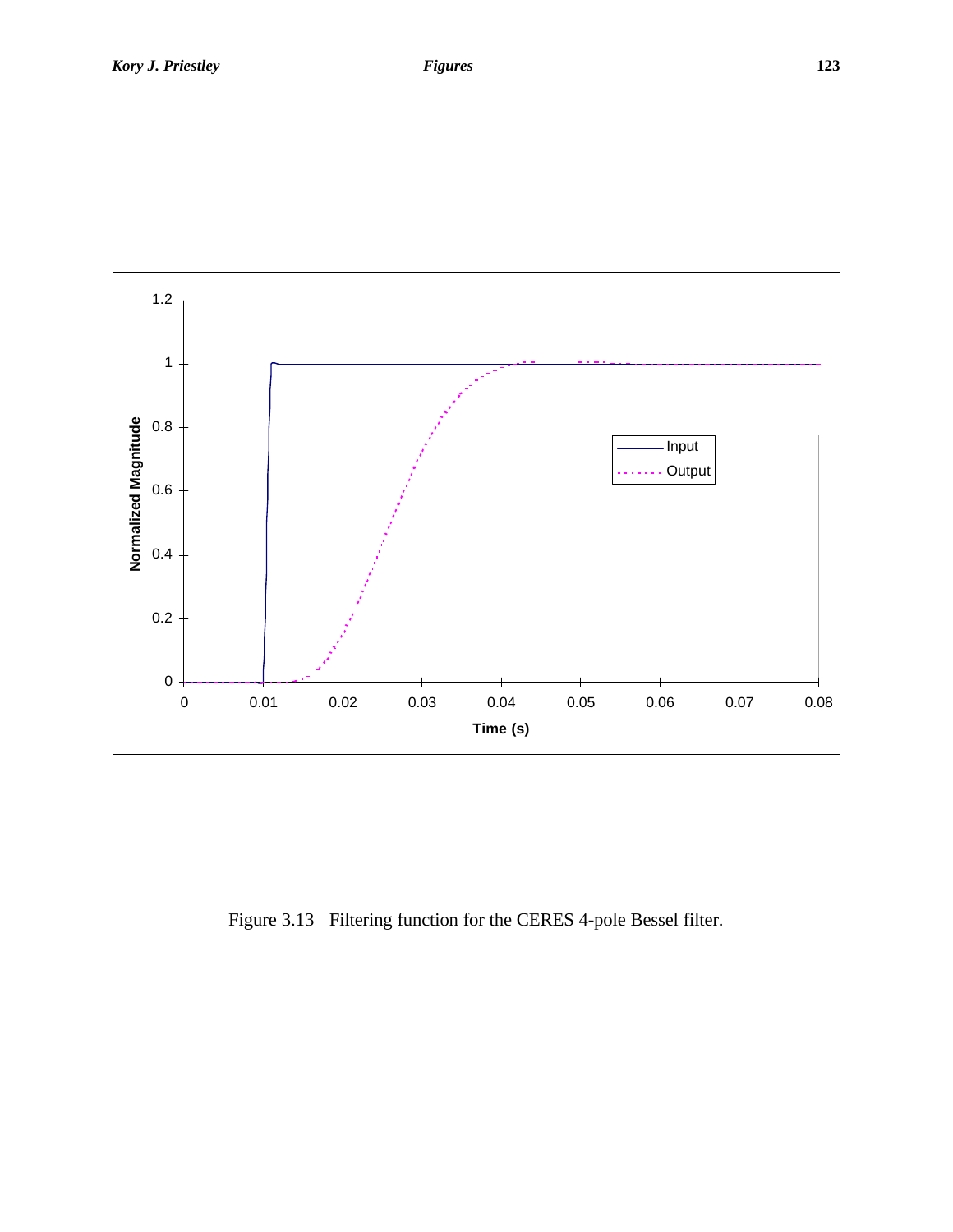

Figure 3.14 TRW's Radiometric Calibration Facility (RCF) used in the CERES ground calibration [18].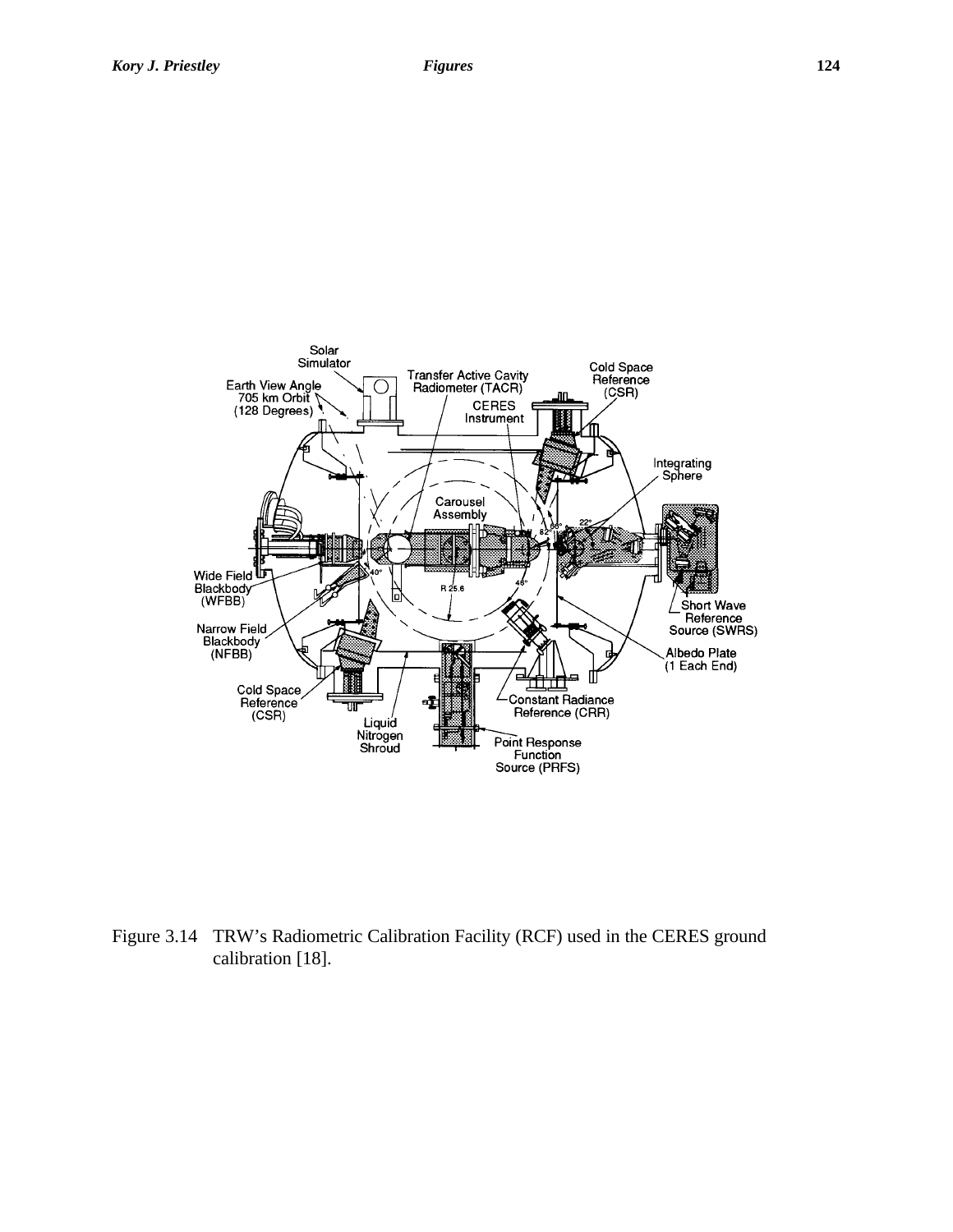

Figure 3.15 Narrow Field Black Body (NFBB) used in the CERES Radiometric Calibration Facility (RCF) [18].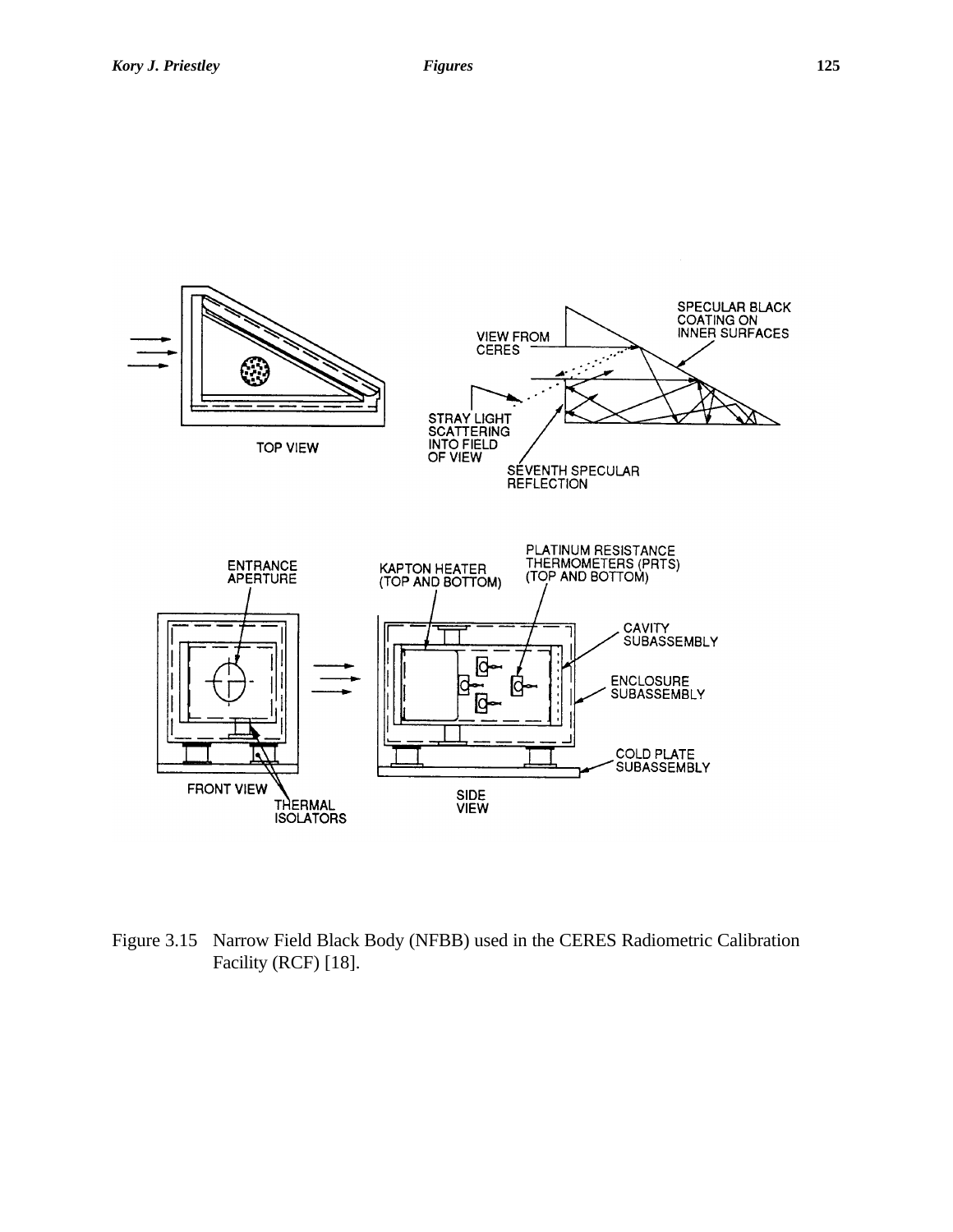

Figure 3.16 CERES Internal Calibration Source (ICS) module [18].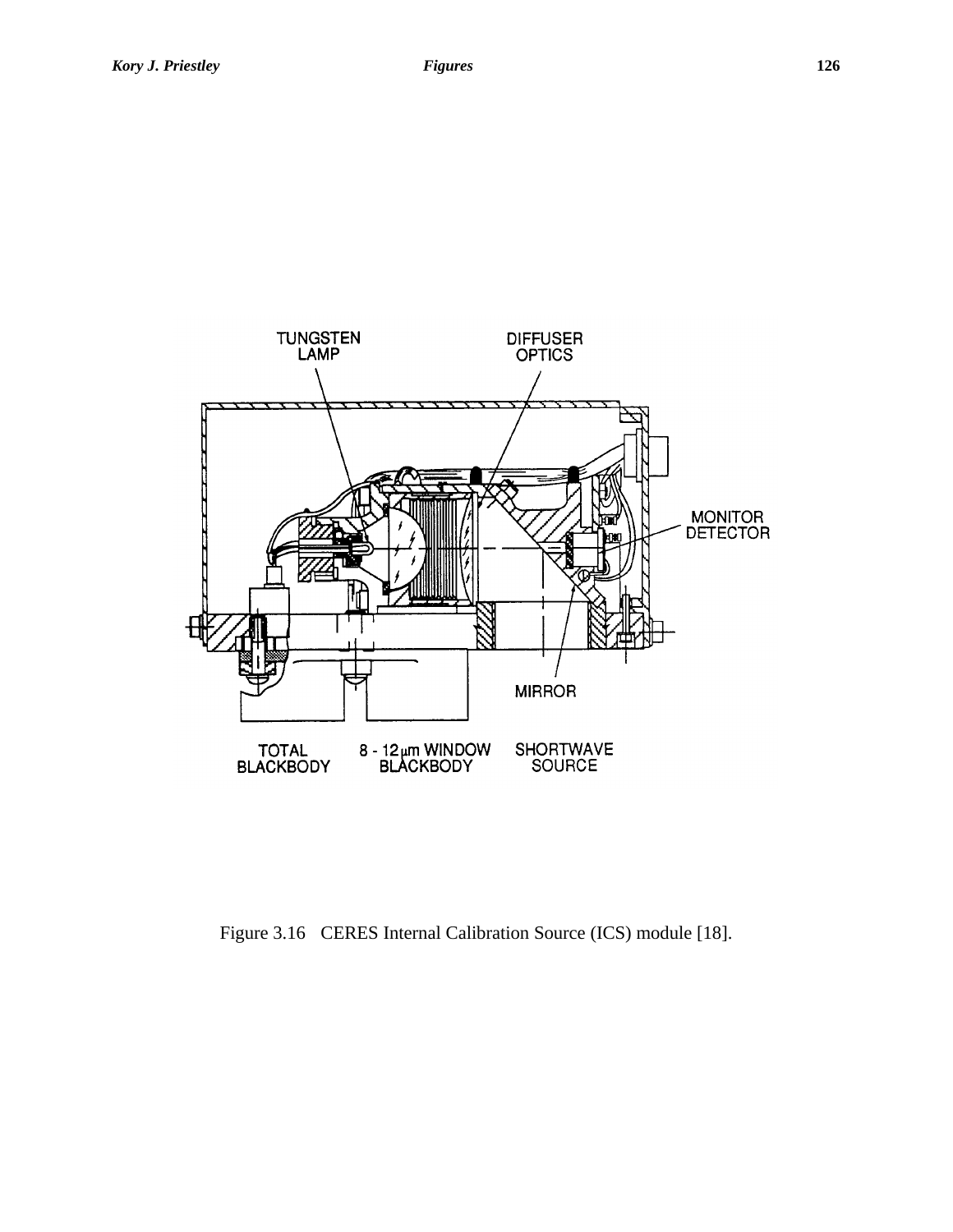

Figure 4.1 Schematic of the Detector Module Assembly (**Not To Scale**).